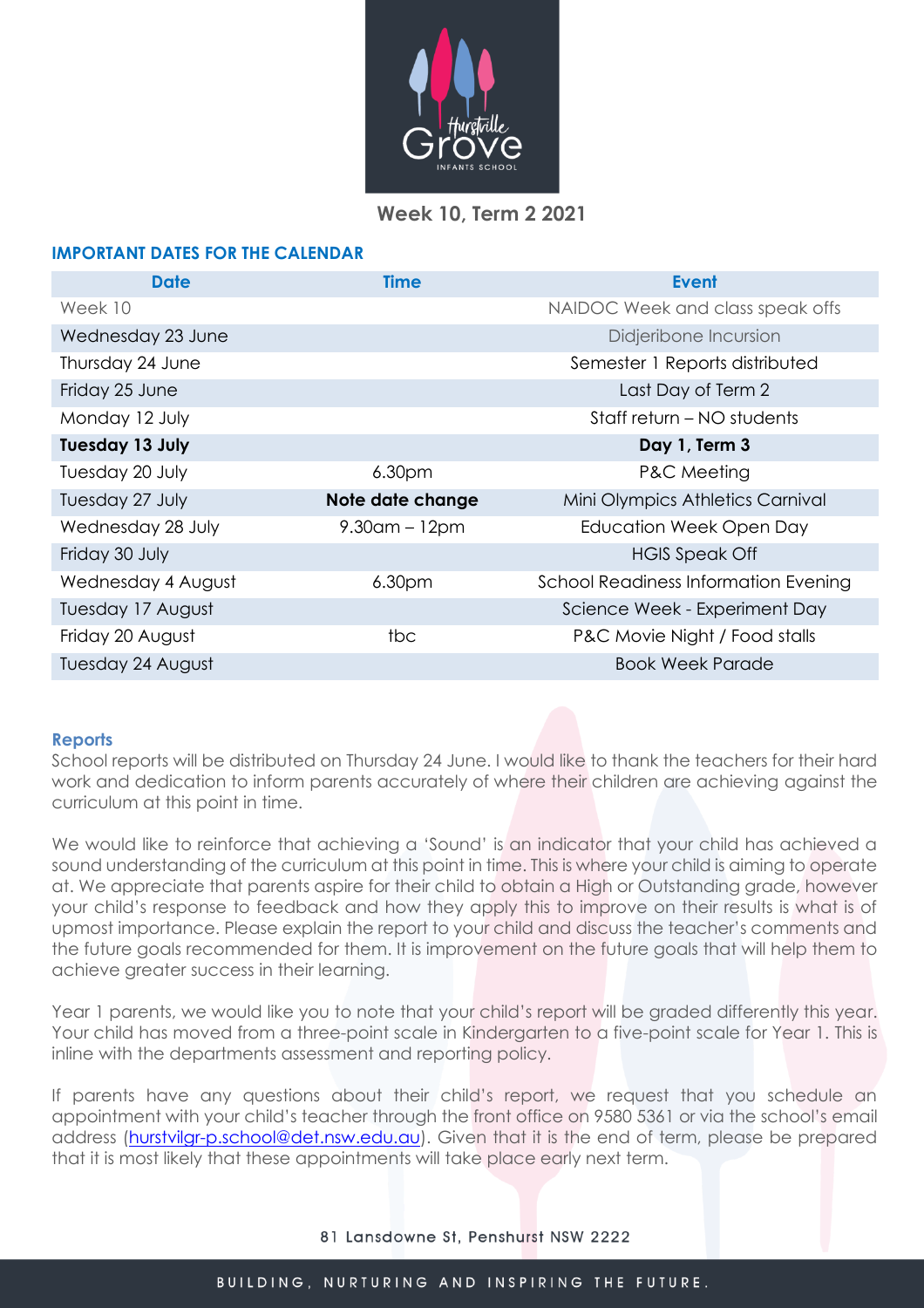

#### **Attendance Matters**

Over the past four weeks we have been speaking to the students about school attendance and how crucial it is for them to **arrive on time each day**.

Prior to these conversations, some classes were having 2-3 interruptions a morning from late arrivals. The first half an hour of the school day, is considered the most crucial part of the days learning, as it is where the expectations for the day are explained and it is where explicit teaching begins. If this information is missed or constantly interrupted, it makes it very difficult for learning to smoothly occur. We would like to acknowledge the improvement across the school since we have had these conversations. Last week, 3 of the 4 classes only had 1 interruption each from lateness over the whole week and Kindergarten have had the biggest improvement with 100% of students arriving on time.

Thank you to the parents and students for making a huge effort to get up a few minutes earlier to ensure on time arrival at school each day. We look forward to this pattern continuing next term.

The students were promised a lunch party for the class who had the greatest on time attendance. As all classes have demonstrated positive results and improvement, we have decided all classes deserve a special lunch to celebrate approved attendance for Term 2. The date for this will be announced early next term. Monitoring will continue next term and we hope for the same outstanding results.



#### **Walk-a-thon**

We would like to thank our school community for supporting a wonderful 'walk-for-the-playground'. This event was thoroughly enjoyed by all of the students and the parents who were in attendance.

With 70% of students returning their sponsorship money thus far, and 2L having the largest percentage of sponsorship cards returned (69%) and George M in KO raising the most amount of money thus far, we are well on track to achieving our \$5000 goal to support our playground upgrade. There is still time to get your money in. Don't forget there is a prize for the first class to get all of their money in and prizes for students who raised the most amount of money in each class.

### **Education Week**

Lifelong learning is this year's theme for Education week. We will be hosting three events during Week 3 to celebrate public education and your child's learning at HGIS.

| Tuesday 27 July                                                                        | <b>Mini Olympics, Athletics Carnival</b> | <b>Renown Park</b> |
|----------------------------------------------------------------------------------------|------------------------------------------|--------------------|
| <b>Wednesday 28 July</b>                                                               | Open Day                                 | School             |
| (inclusive of open classrooms, an art show, formal assembly and school community BBQ). |                                          |                    |
| Friday 30 July                                                                         | <b>Speak Off</b>                         | <b>School hall</b> |

81 Lansdowne St, Penshurst NSW 2222